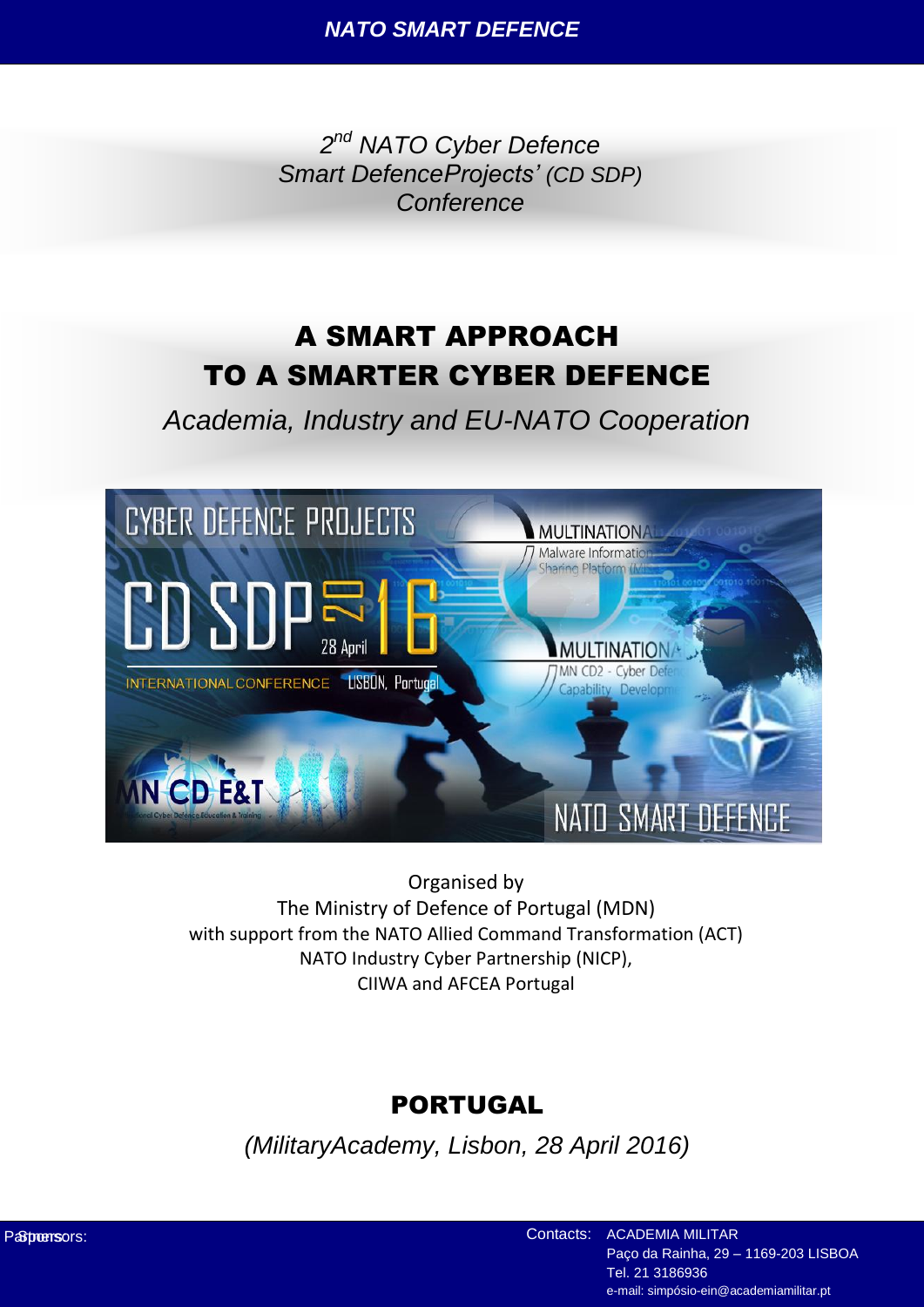

### **Background**

During the last two decades, the world has been deeply influenced by the digital revolution and the rapid pace of ICT developments. Information Age brought an unprecedentedeconomic and social development but also created new security challenges and risks, mainly due to modern societies'increasing network dependencies.

Besides its enormous strategic value, internet and cyberspace became an important attack vector targeting individuals, enterprises, critical infrastructures, states' electronic government processes and even Law Enforcement and Armed Forces Networks. Taking into account that cyberspace has no physical borders and attending to the growing disruptive and destructive power of cyber threats, the new NATO strategic vision highlighted the need of setting-up a cooperative cyber defence capability in order to meetcurrent and future security and defence challenges.

According to the NATO Strategic Concept, adopted in November 2010 in Lisbon, the conceptof Smart Defence seeks to stimulate synergies and foster Allied Nations cooperative efforts,in order to ensure the development, acquisition and maintenance of the necessary militarycapabilities. Smart Defence is thus assumed by NATO as a way of non-duplication andintegration of national capability development initiatives (pooling and sharing), capable ofallowing a better prioritization and coordination of efforts between NATO and Allied Nations.

In the area of Cyber Defence, there are already three Smart Defence Projects:Multinational Cyber Defence Capability Development (MN CD2), Malware Information Sharing Platform (MISP) and Multinational Cyber Defence Education and Training (MNCDE&T).

NATO's Smart Defence calls for a renewed cooperation culture and requires an innovative approach in order to better enhance the Alliance'scyber defence.

### **Objectives**

Building upon the encouraging results of the 1st NATO CD SDP Conference, the 2nd edition of this Conference is intended to enhance the development of synergies and to stimulate the cooperation between all the Cyber DefenceSmart Defence Projects. A special attention will be given to NATO's cooperation with Industry and Academia, in the framework of the NATO Industry Cyber Partnership (NICP),and to explore new NATO-EU cooperation opportunities in the field of Cyber.

In line with this idea, Cyber Defence related Projects(MNCD2, MISP and MNCDE&T) arestrongly committed to join efforts and work together with industry and academia, buildingthe necessary bridges between international and national initiatives.

This 2<sup>nd</sup>NATO CD Smart DefenceProjects'Conference has the following main objectives:

- Develop synergies and stimulate the cooperation between all the NATO's CD Projectsin order to foster new initiatives withinthis Project's cluster as well as with the wider CD community (e.g. national, international, academia and industry);
- Discuss Cyber Defence Competencies & Skills, the building of a Cyber Curriculum and the role of Academia on the development of a Cyber Workforce.
- Promote an active engagement and participation of industry and academia at NATO's and National CD Capability Development processes.
- Developand reinforce national and international cooperation at the existing multinational Cyber Security and Cyber Defence initiatives, namely at NATO-EU level.
- Promote a Cyber Security and Cyber Defence strategic culture that may stimulate national synergies and foster Allies cooperation.

This event intends to offer the CD Community a free, open and wide discussion forum, providing industry and academia a unique opportunity to present and discuss new ideas, solutions and technical capabilities.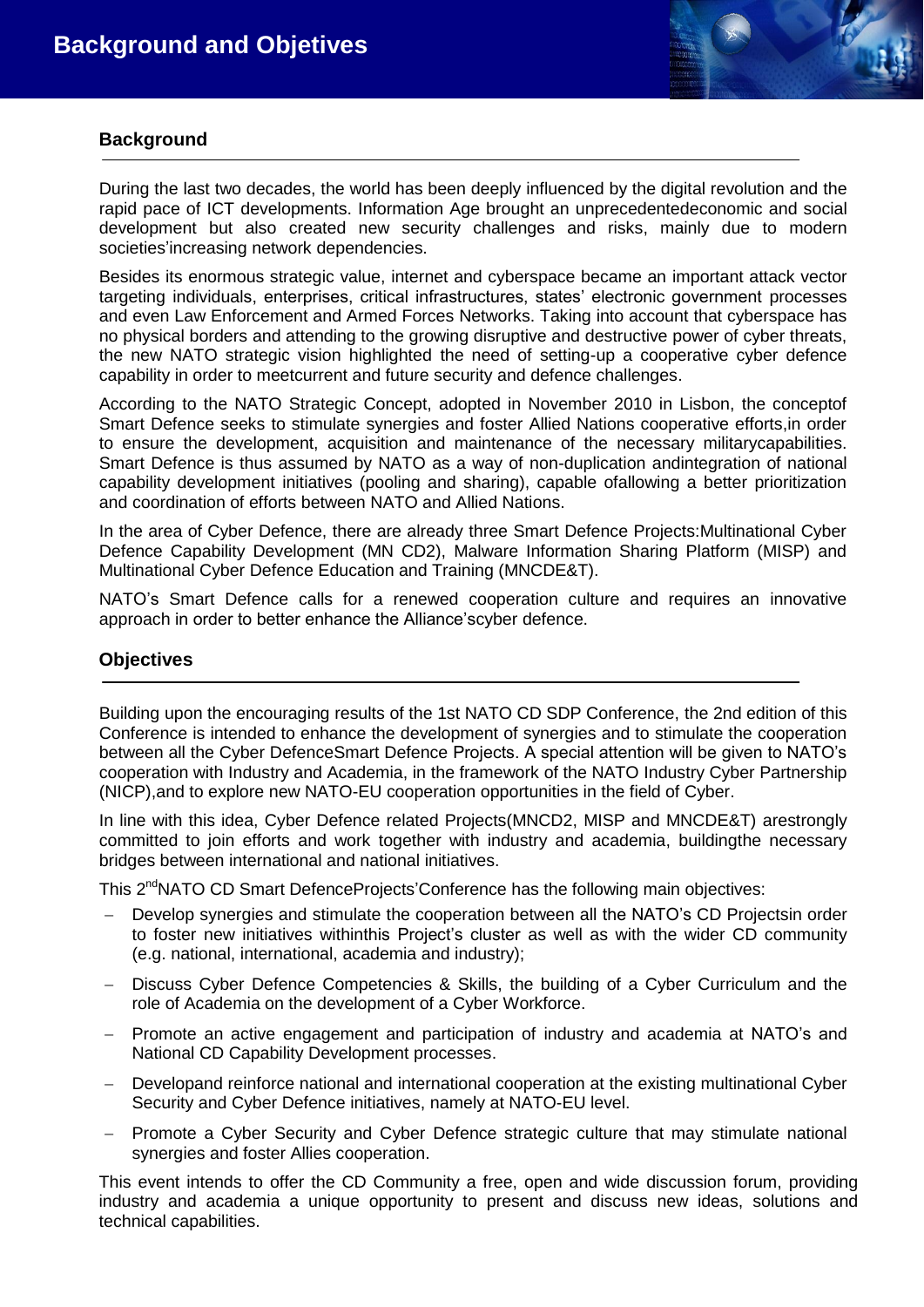

## **PORTUGUESEMILITARY ACADEMY**

Thursday,**28 April 2016**

| 08H00             | <b>Conference Shuttle - Hotels (TBC) to Military Academy (Amadora)</b>                                                                                                                                                                                                                                                                                                                                                                                                                                                                                                                                                                                                        |
|-------------------|-------------------------------------------------------------------------------------------------------------------------------------------------------------------------------------------------------------------------------------------------------------------------------------------------------------------------------------------------------------------------------------------------------------------------------------------------------------------------------------------------------------------------------------------------------------------------------------------------------------------------------------------------------------------------------|
| 08H30-09H15       | Registration                                                                                                                                                                                                                                                                                                                                                                                                                                                                                                                                                                                                                                                                  |
| 09H15-09H20       | Conference Opening - HE Ministerof Defence, Dr. José Alberto Azeredo Lopes - TBC                                                                                                                                                                                                                                                                                                                                                                                                                                                                                                                                                                                              |
| 09H20<br>10H00    | <b>Round Table</b><br><b>Enhanced NATO Policy on Cyber Defence and NATO-EU Cooperation:</b><br><b>From Wales toWarsaw Summit</b><br>Ambassador Luis de Almeida Sampaio (PRT Permanent Representative to NATO), Ambassador SorinDucaru<br>(NATO ASG ESCD), Mr. KoenGijsbers (NCIA GM) and Mr. Jorge Domecq (EDA Chief Executive)                                                                                                                                                                                                                                                                                                                                               |
| 10H00<br>11H15    | <b>NATO CD Smart Defence Projects</b><br>Moderator: MGEN Jose Triguero de la Torre, NHQC3S<br>NATO CD Capability Development: The Role of SmartDefence<br>Lt Col DragomirDraganov, NHQC3S<br><b>Multinational Cyber Defence Capability Development (MNCD2)</b><br>LTC drs. P.R. (Paul) 't Hoen, MNCD2 Project Manager<br><b>Malware Information Sharing Platform (MISP)</b><br>LtColFilip GILLET, MISP Project Management and BE Department Chief CIS & Cyber Security (General<br>Intelligence and Security Services)<br><b>Multinational Cyber Defence Education and Training (MNCDE&amp;T)</b><br>LtCol Paulo Viegas Nunes, MNCDE&T Project Manager<br><b>Coffee Break</b> |
| 11H30             | Cyber Defence Education and Training - Building the Cyber Workforce                                                                                                                                                                                                                                                                                                                                                                                                                                                                                                                                                                                                           |
| $\prime$<br>12H45 | Moderator: Mr Jean Paul Massart, NCIA Chief E&T Service Line<br><b>CD Competencies and Skills</b><br>Mr. Allard Kernkamp, NLD MoD SME for the MNCDE&T project<br>Developing a CD Curriculum: The role of Academia<br>Dr. David Pickard, UK<br><b>Cyberspace Workforce Strategy: Building a Skillful Cyber Force</b><br>Stephanie Shively, US DoD SME for the MNCDE&Tproject<br><b>NATO CD E&amp;T Plan - Strategic Vision</b><br>LCDR Patrick Salmon (US), CD Department Head, Cyber Defence Operations/ACT                                                                                                                                                                   |
| <b>LUNCH</b>      | Lunch                                                                                                                                                                                                                                                                                                                                                                                                                                                                                                                                                                                                                                                                         |
| 14H00<br>15H30    | <b>PARALLEL SESSIONS</b><br>Partnerships in the Cyber Domain (Industry and Academia)<br>New NICP Initiatives- Boosting Cooperation withIndustry (Coord: Mrs. Julie Uzupris - (UK CDC Rep.)DePoSyTE<br>- Mr. Wolfgang ROEHRIG (EDA); NICP: Fostering Cooperation with small business and academia on CD - Ms, Anna Barcikowska (NCIA);<br>It's time to reimagine security - Mr. Adam Palmer - FIREEYE / Redshift Consulting;<br>Cyber Training, Modelling& Simulation - Academia and R&D(Coord: Mr.Ross Riddell- ACT SD CoordRep.)<br>CDTEXP - GMV/CINAMIL Rep;;National Cyber Defence: The Role of Academia -NBO Rep - TBC                                                    |
|                   | <b>Coffee Break</b>                                                                                                                                                                                                                                                                                                                                                                                                                                                                                                                                                                                                                                                           |
| 16H00/            | <b>NATO-EU Cooperation in the Cyber Domain</b><br>Moderator: MGEN Henrique Macedo, MoD Resources Directorate, Deputy Director<br><b>NCIRC-CERT EU Cooperation</b><br>Ian West Chief, Cyber SecurityNCIA                                                                                                                                                                                                                                                                                                                                                                                                                                                                       |
| 17H15             | CCD CoE- A Cooperative approach to Allied Cyber Defence<br>Maj Christian Tschida, CCD CoE<br>EU Cyber Defence Roadmap: Enhancing Sharing and Collaboration<br>Mr. Wolfgang ROEHRIG - EDA Programme Manager & Project Officer Cyber Defence<br>NCISS (Future Academy in Oeiras): Transforming NATO C4ISR and Cyber Training<br>Mr Jean Paul Massart, NCIA Chief E&T Service Line                                                                                                                                                                                                                                                                                               |
| 17H30             | <b>Break</b>                                                                                                                                                                                                                                                                                                                                                                                                                                                                                                                                                                                                                                                                  |
|                   | <b>Conference Summary</b>                                                                                                                                                                                                                                                                                                                                                                                                                                                                                                                                                                                                                                                     |
| 17H40/<br>18H00   | <b>National Synergies and Supporting Efforts to NATO</b><br>General ArturPinaMonteiro, Portuguese Chief of Defence-TBC                                                                                                                                                                                                                                                                                                                                                                                                                                                                                                                                                        |
| 18H15             | <b>Conference Close</b> – Conference Shuttle toAirport / Lisbon CentreHotels                                                                                                                                                                                                                                                                                                                                                                                                                                                                                                                                                                                                  |